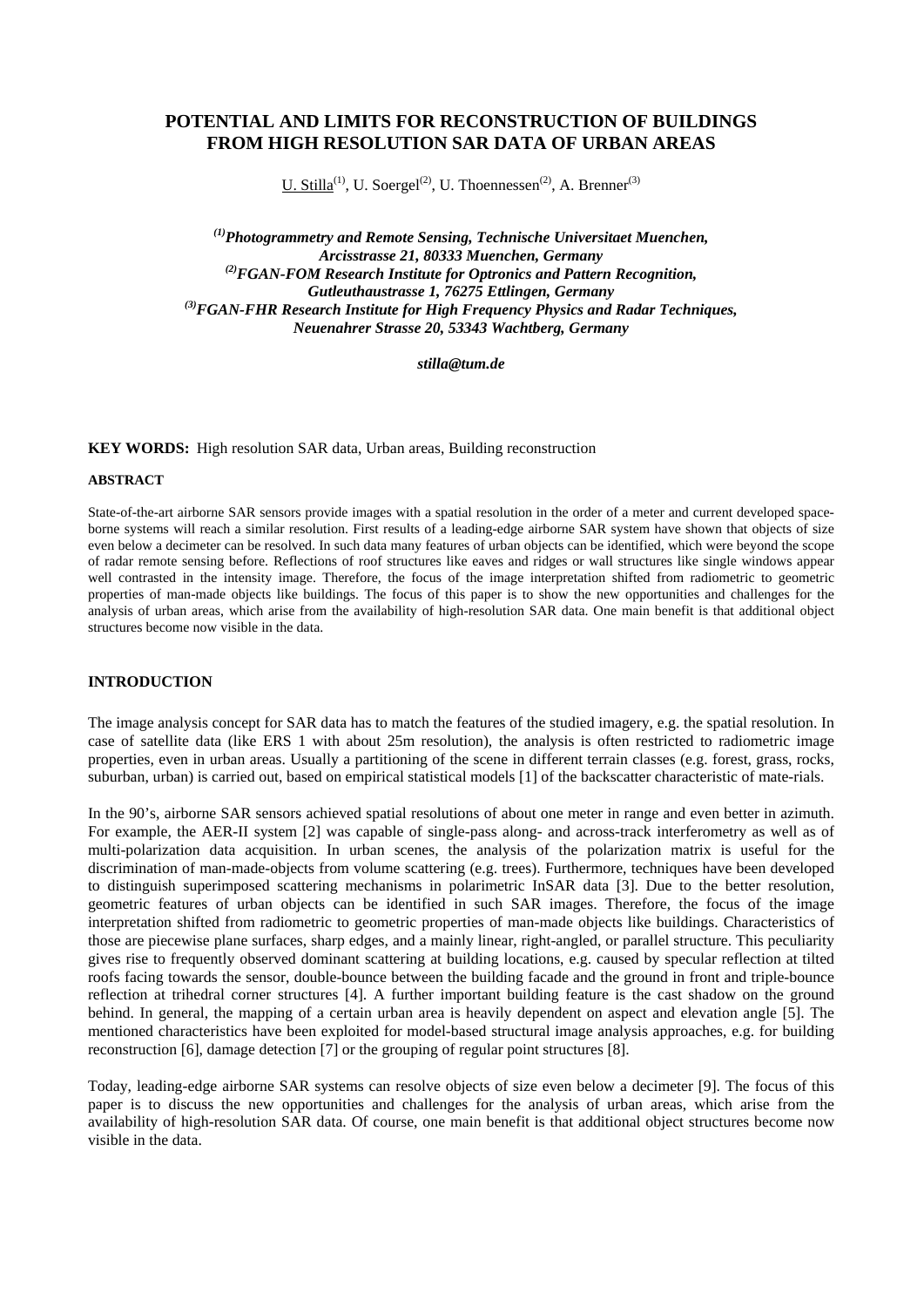#### **APPEARANCE OF BUILDINGS IN HIGH-RESOLUTION SAR DATA**

The appearance of buildings in high-resolution SAR images is discussed using a subset of the test area Karlsruhe University campus (Germany). Fig 1a depicts an InSAR magnitude image of about one meter resolution, which was acquired with the AER-II sensor of FGAN in 1998 [2]. The very same part of the scene was mapped again in summer 2002 from the same aspect, this time with the new FGAN sensor PAMIR [10]. The resolution of this multilook amplitude image presented in Fig 1b is slightly better than 20cm in range and azimuth (X-band, HH polarization, offnadir angle 61°). The sensor is capable to provide even better resolution, below one decimetre in both directions.



Fig 1. Building of test area Karlsruhe, Germany. a) AER-II image with one meter resolution, b) PAMIR image with resolution better than 20 cm, acquired in sliding spotlight mode, c) aerial image (30cm)

Comparing the two SAR images, obviously in particular buildings look very different. Only a small number of scattering events occur and superimpose inside the small resolution cell of high-resolution SAR. Hence, much more building features like edges and point structures become visible, which were averaged with their surrounding background in SAR data of coarser resolution. This results as well in a larger dynamic range data especially in urban areas, in case of the PAMIR image of about 70 dB.

Due to the presence of only a limited number or in the extreme case only a single scattering event inside one resolution cell, SAR polarimetry [3] is expected to be of growing importance, e.g. to determine the orientation of structures and to overcome the layover problem. An aerial image of the test scene is shown in Fig 1c. The PAMIR image and the aerial photo have about the same spatial resolution. Many features of the urban objects (buildings and vehicles) present in the scene can be observed in both images, but there are features, which appear in the SAR image but not in the aerial image and vice versa. Hence, a fusion of these complementing information sources for the analysis of urban structures seems to be fruitful [11]. Furthermore, new opportunities for building recognition from SAR data arise from the high level of detail.

As mentioned above not every feature in the SAR data can be understood by comparing it with the aerial image. Hence, for the discussion of some interesting features a photo is used, which was taken in oblique view from a neighboured tower. In Fig.2a a SAR image (August 2002) and in Fig. 2b a photo (February 2004) of the same building are shown. To ease the interpretation, the SAR image is shown rotated, according to the viewing geometry of the photo.

In the following, the potential of high-resolution SAR data for urban analysis is demonstrated with some examples. The eaves (1, 2) and the ridge (4) of the roof can clearly be identified as linear structures, even inside the layover region in the lower image part and at the rear building area. The roof planes appear dark, because they are made of metal plates and the signal is mainly reflected away from the sensor. Very interesting are the linear structures of equidistant point scatterers (3) located at the front walls close to the sensor. The most probable source of these effects are slighly elevated metal stripes connecting the metal plates on the small roof between the middle and the top floor. Despite the presence of some deciduous trees in front of the building, which were full of leaves at the time of the SAR data recording, the double-bounce scattering between the walls and the ground in front can be seen (5). At the backward facade of the right courtyard, the special structure of the row of windows (6) is preserved in the SAR image. On the terrace (7) in the middle of the building complex some small pillars and a railing (hardly visible in the photograph) are located. Those objects are mapped to point structures in the SAR image (Fig. 3). Surprisingly, the superstructure on the terrace can not be matched with a correspondence in the SAR image. The reason for this is not understood yet. At the parking lot (8) some cars are visible, even though their signal is partly obscured by layover from trees.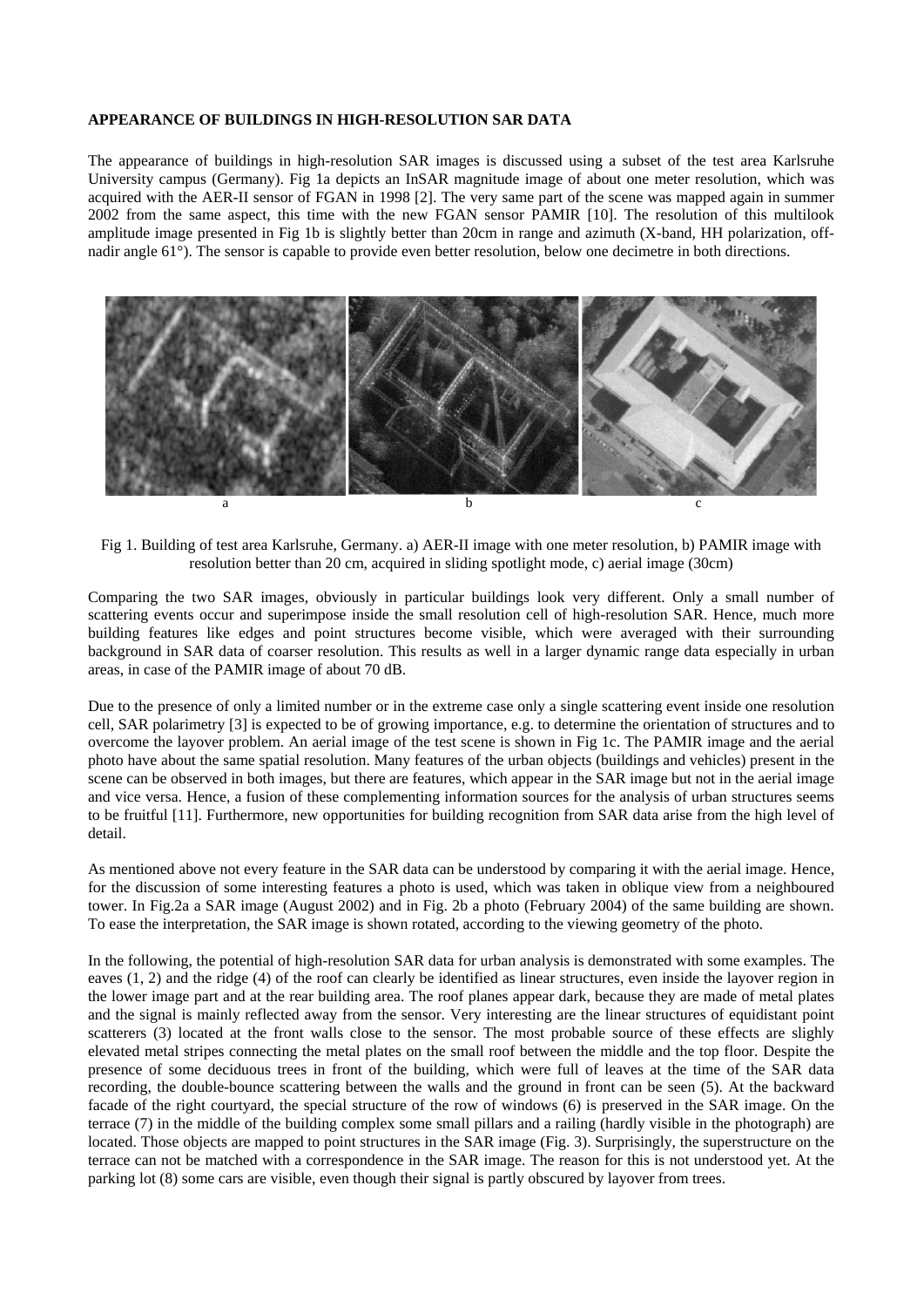

Fig 2. a) SAR image (range direction is bottom-up), b) photo (numbers 1-8 see text)

## **CONCLUSION**

State-of-the-art high-resolution SAR sensors provide a detailed mapping of man-made objects, which could not be achieved by radar remote sensing only a few yours ago. Structural image analysis approaches were up to now either tailored for extended targets or the extraction of rather coarse scene descriptions. Based on the new high-resolution data, a much finer level of detail of the object recognition seems to be possible. Polarimetry is expected to be of growing relevance for the analysis of urban areas.